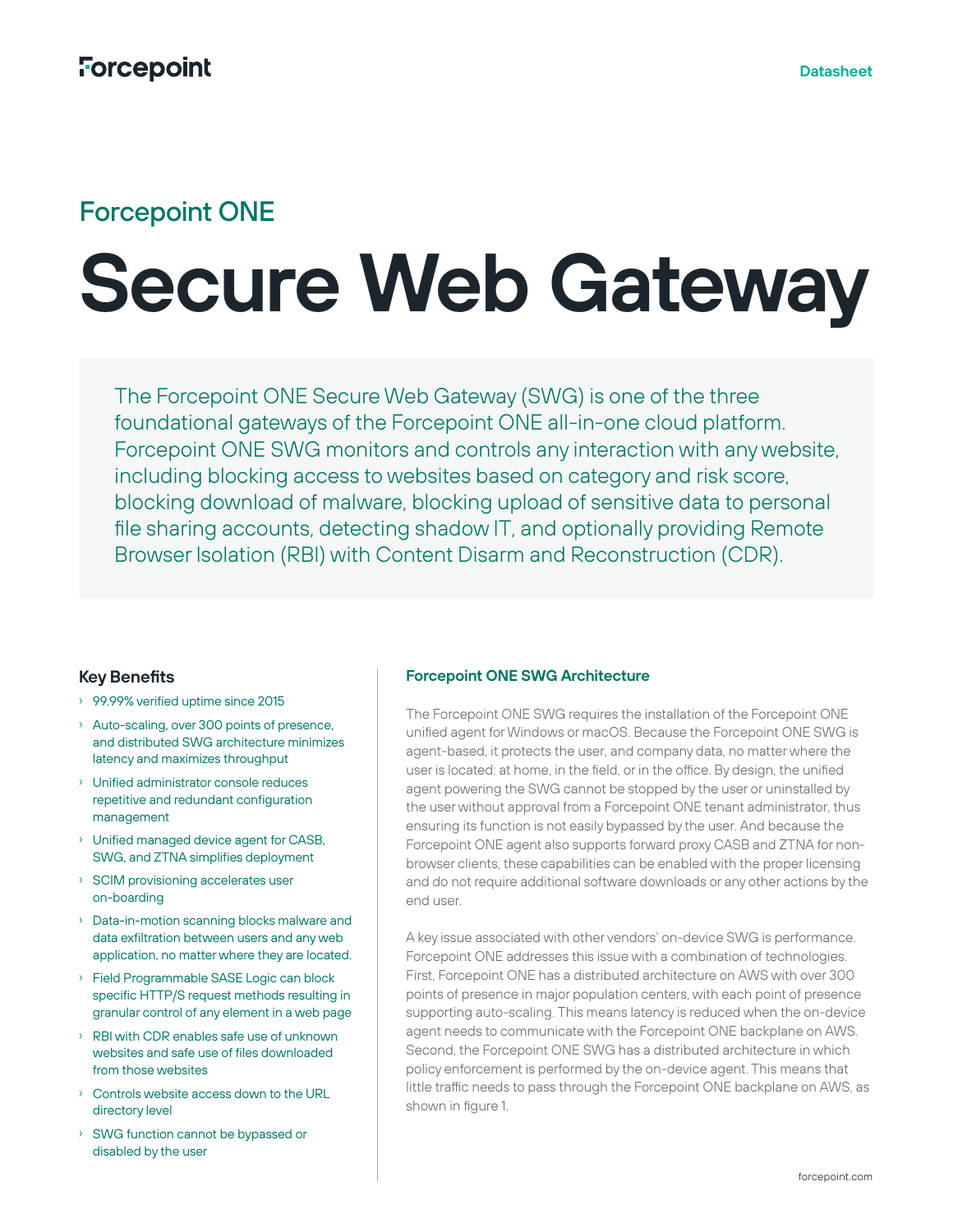#### **Forcepoint ONE On-Device SWG Traffic Routing vs. Competitors**



#### **Figure 1:** Forcepoint ONE SWG Traffic Routing vs Competitors

As shown in the figure, the Forcepoint ONE on-device SWG, on the left, only needs to communicate with the Forcepoint ONE backplane on AWS in two situations: when first attempting to access a website not recently visited to determine access restrictions, and when attempting to upload or download files or other data that needs to be scanned for malware or sensitive data.

By comparison, the other vendor's on-device SWG, on the right, must send all web traffic through the vendor's cloud backplane for traffic inspection and forwarding. This routing of all web traffic through the other vendor's cloud infrastructure can cause up to a 50% loss in effective throughput, thus causing productivity issues for users in low bandwidth locations. Because file uploads and downloads are a small fraction of overall internet traffic for most users, the Forcepoint ONE SWG can typically support throughput of about 95% of total available internet bandwidth, while reducing latency, thus supporting greater user adoption.

#### **Forcepoint ONE SWG Features**

The following are the Forcepoint ONE SWG core features.

#### **SWG Connection Policies**

Let administrators restrict access to a range of websites or allow the connection to bypass the SWG forward proxy and not be decrypted, and optionally log each connection attempt. Criteria for policy enforcement include user group, device posture, domain category (predefined web categories from Webroot BrightCloud, Forcepoint ONE predefined enterprise app categories, or custom categories), host app (web browsers or non-browser applications), and host network (user's DNS server IP address or DNS suffix). Supports user privacy by allowing connections to personal healthcare or financial sites to pass unencrypted.



**Figure 2: SWG Connection Policies** 

#### **SWG Content Policies**

Let administrators specify rules for denying a connection, permitting a direct connection establishing a secure app access connection (for enforcing DLP and malware protection) or with additional licensing establishing an isolated access connection using RBI with CDR. Criteria for policy enforcement include user group, device posture, location, URL category (predefined or custom), website reputation score, and Forcepoint ONE enterprise app risk score. Custom URL categories may include full URL directory path entries letting administrators apply different policies for different directories. This can be used to block certain Reddit subreddits, as an example.



**Figure 3:** SWG Content Policies.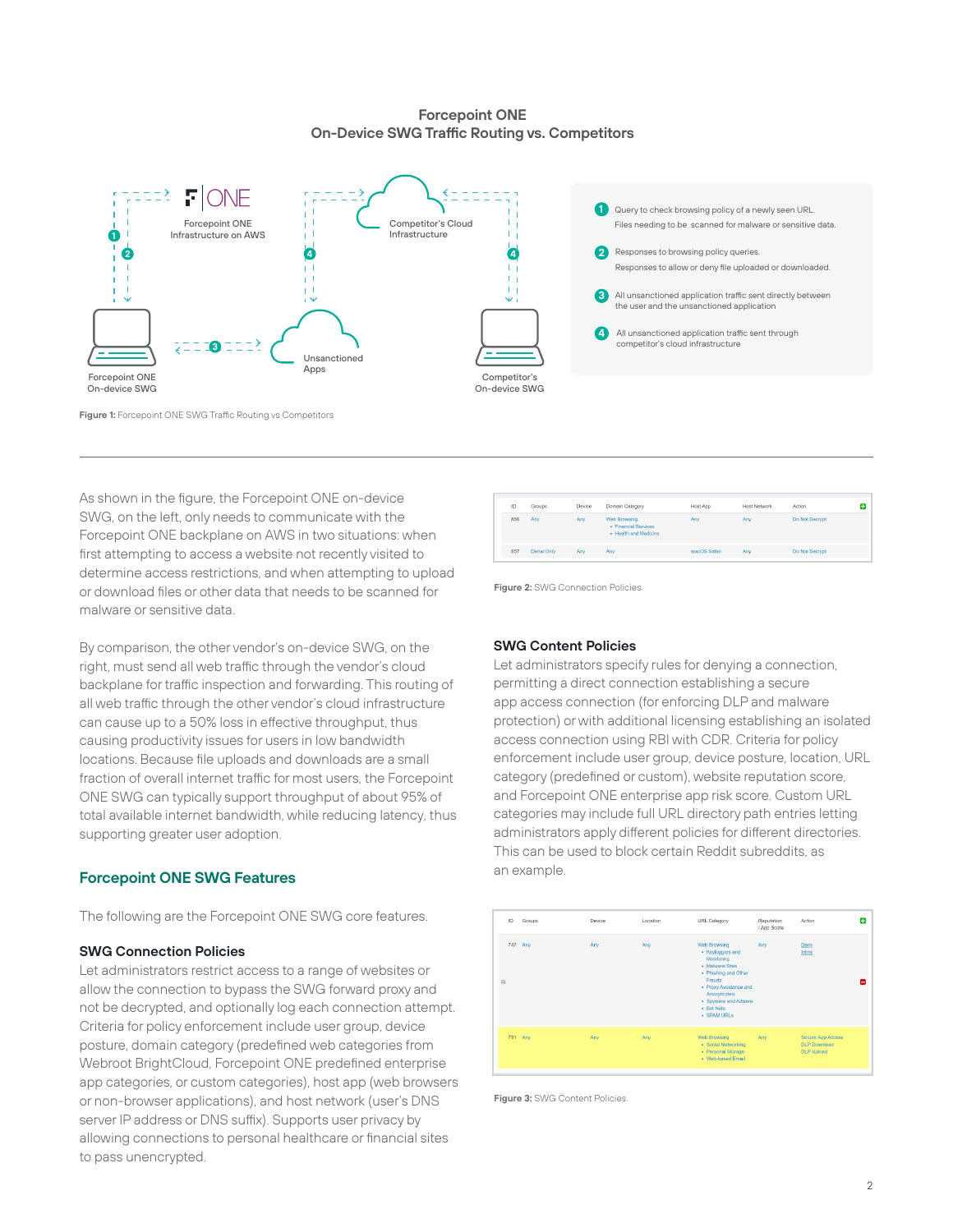When secure app access is specified in a SWG content policy, the administrator can specify multiple DLP upload and download policies for blocking download or upload of sensitive data or malware (using Forcepoint ONE's integrated DLP).

| Actions                                                                                              |              |            |                          |                 |                             |                                        |                          |  |
|------------------------------------------------------------------------------------------------------|--------------|------------|--------------------------|-----------------|-----------------------------|----------------------------------------|--------------------------|--|
| Access · Secure App Access O Direct App Access O Deny<br>● Download DLP 2 C Block All File Downloads |              |            |                          |                 |                             |                                        |                          |  |
|                                                                                                      | Files        |            |                          |                 |                             | <b>Download Notifications</b>          |                          |  |
| Data Patterns                                                                                        |              | Action     |                          | Notify <b>D</b> | User Email None             |                                        | $\checkmark$             |  |
| Malware-Bitdefender                                                                                  | $\checkmark$ | $2 -$ Derw |                          | ۰               | Group Email                 | None                                   | $\overline{\phantom{a}}$ |  |
| Malware-CrowdStrike                                                                                  | v            | $2 -$ Denv | v                        |                 | Inline Notification         | Malware Detected                       | $\checkmark$             |  |
|                                                                                                      |              |            |                          |                 |                             | Bitglass Alert <b>Z</b> Generate Alert |                          |  |
|                                                                                                      |              | Files      |                          |                 | <b>Upload Notifications</b> |                                        |                          |  |
|                                                                                                      |              | Action     |                          | Notify <b>D</b> | User Email                  | None                                   | $\checkmark$             |  |
| Confidential                                                                                         | $\checkmark$ | $2 -$ Deny | v                        | Е               | Group Email                 | None                                   | v                        |  |
| Buik5 SSN to Risky Users                                                                             | v            | 2 - Denv   | $\overline{\phantom{a}}$ | ۰               | Inline Notification         | Data Exfiltration                      | $\checkmark$             |  |
| O365 Personal                                                                                        | v            | $2 -$ Deny | $\checkmark$             | ۰               |                             | Bitglass Alert 2 Generate Alert        |                          |  |
| Deny Download on Scan Timeout<br><b>O</b> Upload DLP ←<br>Data Patterns<br>Inline CC to Google       | $\sim$       | $2 -$ Denv | v                        | ۰               |                             |                                        |                          |  |

**Figure 4:** Secure app access SWG content policy

When an isolated access connection is specified by a SWG content policy, the administrator must also select an RBI profile from the dropdown menu.

| Actions                                                                                      |  |
|----------------------------------------------------------------------------------------------|--|
| $\circ$ Secure App Access $\circ$ Direct App Access $\bullet$ Isolate $\circ$ Deny<br>Access |  |
| Remote Browser Isolation (RBI)   Default - Web<br>Profile                                    |  |
| RBI Policy ID @ 6a6b4d76-f73f-48e8-9550-dfbfcb7304e2                                         |  |
|                                                                                              |  |

**Figure 5:** Isolated access SWG content policy

#### **RBI Profiles**

Let administrators specify parameters for an RBI session that determine how restrictive the session is.

| <b>GENERAL</b>                                      | <b>TEST RBI PROFILE</b><br>OBJECT |
|-----------------------------------------------------|-----------------------------------|
| PROFILE NAME *<br>Default - Web                     |                                   |
| DESCRIPTION<br>System created - With default values |                                   |
| <b>SAFE SURF</b><br>THREAT LEVEL 2                  |                                   |
| Moderate $\rightarrow$                              |                                   |
| <b>BROWSER - PREFERENCES</b><br>TLS ERROR POLICY 2  |                                   |
| warn $\overline{\phantom{a}}$<br>                   |                                   |
| FILE DOWNLOADS                                      |                                   |
| $\Box$ Allow Downloads $\oslash$                    |                                   |
| MAX DOWNLOAD FILE SIZE LIMIT (IN KB) 2              |                                   |
| 1.<br>$\hat{\mathcal{C}}$                           |                                   |
| ALLOWED/DENIED FILE TYPES 2                         |                                   |
| Deny $\bullet$                                      |                                   |
| all                                                 |                                   |
| APPROVED POLICY FOR DOWNLOAD (?)                    |                                   |
| $CDR$ $\rightarrow$                                 |                                   |
| Allow Download of CDR                               |                                   |
| V Unsupported Files after                           | ②                                 |
| Performing AV Scan                                  |                                   |
| <b>FILE UPLOADS</b>                                 |                                   |
| $\Box$ Allow Uploads $\oslash$                      |                                   |
| MAX UPLOAD FILE SIZE LIMIT (IN KB) 2                |                                   |
| $\mathbb{C}$<br>1                                   |                                   |

**Figure 6:** RBI Profile.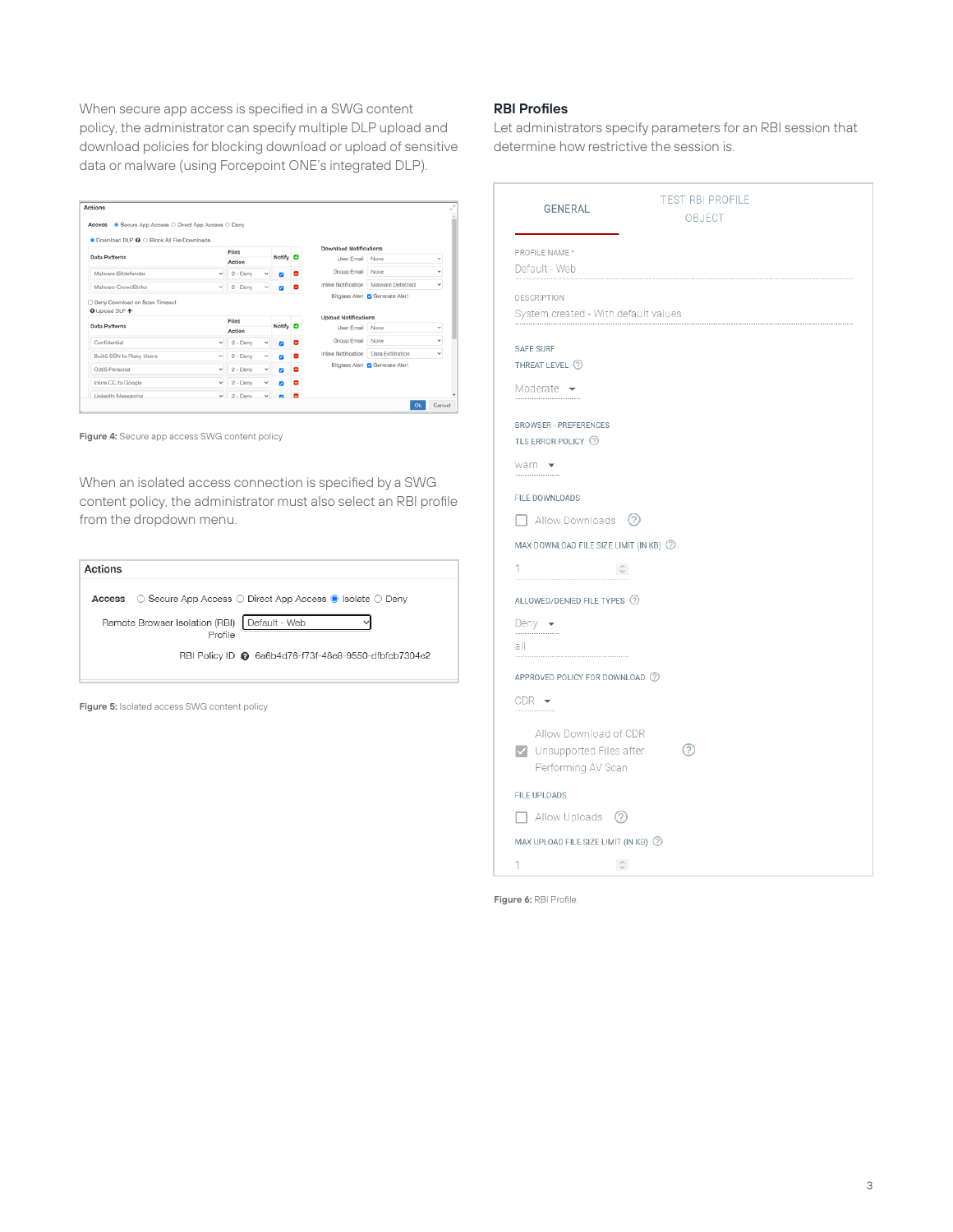# **The following table summarizes the allowed values and functions of the RBI profile parameters.**

| <b>NAME</b>                                                            | <b>VALUES</b>                              | <b>DEFAULT</b> | <b>USAGE</b>  |                                                                                                                     |
|------------------------------------------------------------------------|--------------------------------------------|----------------|---------------|---------------------------------------------------------------------------------------------------------------------|
| Threat Level                                                           | Off (0), Moderate (60), High (80)          | High           | $\rightarrow$ | Renders site in read only mode if site threat level is<br>higher than the specified value                           |
| <b>TLS Error Policy</b>                                                | Fail, Warn, Ignore                         | Warn           | $\rightarrow$ | Action the browser will take when navigating to<br>bad TLS/Cert sites                                               |
| <b>Allow Downloads</b>                                                 | Checkbox                                   | Yes            | $\rightarrow$ | Allow users to download files from websites                                                                         |
| Max Download File Size limit<br>(in KB)                                | Integer                                    | 100            | $\rightarrow$ | Maximum file size for individual downloads is<br>500,000 KB (500 MB)                                                |
| Allowed/Denied File Types<br>(dropdpwn)                                | Allow or Deny                              | Allow          | $\rightarrow$ | Allow or deny uploads based on file type                                                                            |
| Allowed/Denied File Types<br>(text list)                               | Comma-separated list of file<br>extensions | AlI            | $\rightarrow$ | Specify all or a subset of file types to allow or deny                                                              |
|                                                                        |                                            |                | $\rightarrow$ | CDR: apply CDR                                                                                                      |
| Approved Policy for Download                                           | CDR. AV Scan. No Scan                      | <b>CDR</b>     | $\rightarrow$ | AV Scan: download after successful AV scan                                                                          |
|                                                                        |                                            |                | $\rightarrow$ | No Scan: download without scan or CDR                                                                               |
| Allow Download of CDR<br>Unsupported Files after<br>Performing AV Scan | Checkbox                                   | Yes            | $\rightarrow$ | If unchecked, and CDR cannot be performed due<br>to file size > 250 MB or unsupported file type, block<br>download. |
|                                                                        |                                            |                | $\rightarrow$ | If checked, and CDR cannot be performed, perform<br>AV scan on file and download if scan passes                     |
| <b>Allow Uploads</b>                                                   | Checkbox                                   | <b>No</b>      | $\rightarrow$ | Allow users to upload files from websites                                                                           |
| Max Upload File Size limit                                             | Integer                                    | 100            | $\rightarrow$ | Maximum file size for individual                                                                                    |
| (in KB)                                                                |                                            |                | $\rightarrow$ | uploads is 400,000 KB (400MB)                                                                                       |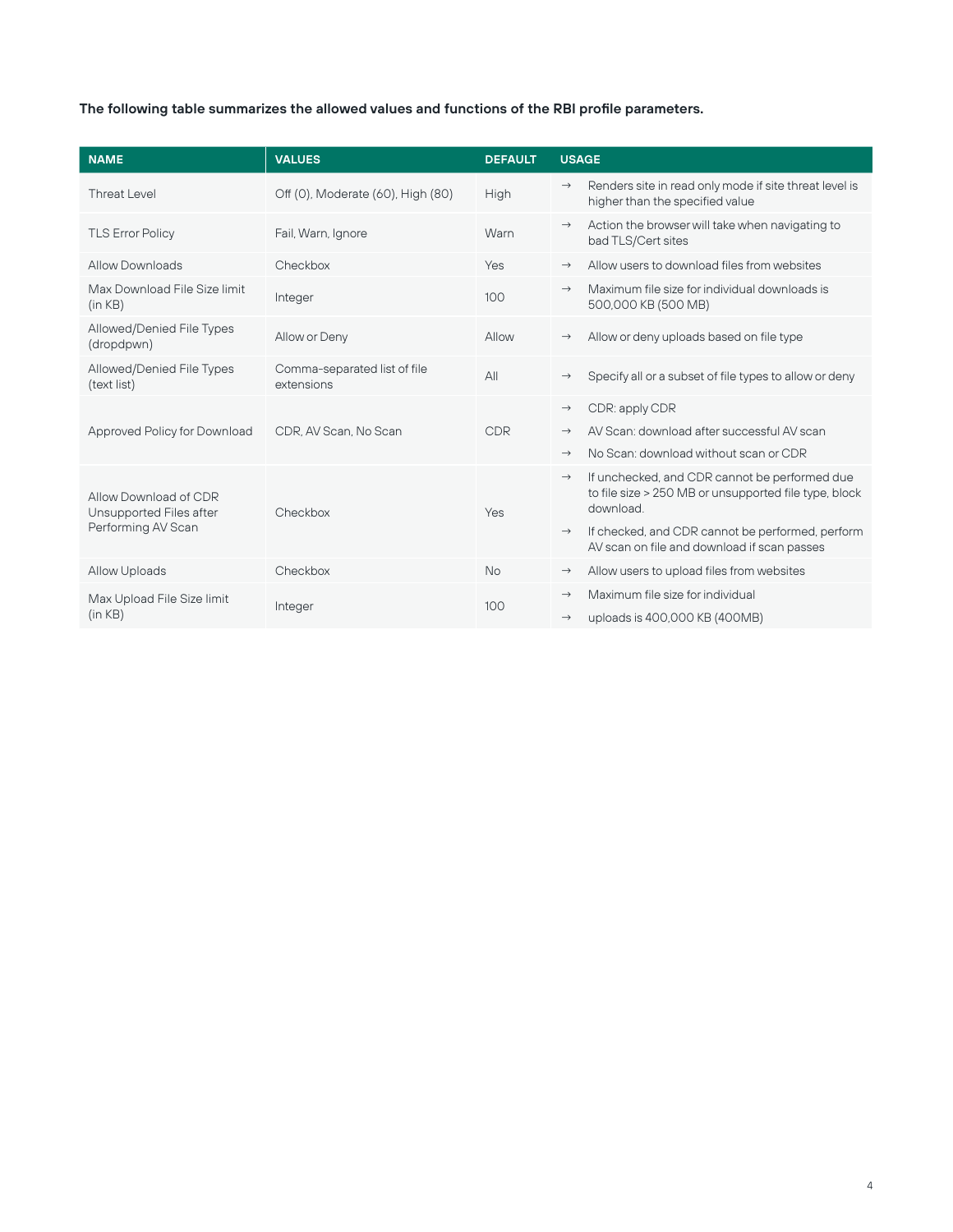The Test RBI Object tab lets the administrator test the functionality of RBI and CDR for a specific website.

|      | GENERAL | TEST RBI PROFILE OBJECT                              |  |
|------|---------|------------------------------------------------------|--|
|      |         | Test the RBI Object by entering a URL to be isolated |  |
| URL- |         |                                                      |  |
| TEST |         |                                                      |  |

**Figure 7:** RBI Profile Test Profile Object tab.

#### **SWG Discovery Dashboard**

Displays graphical representations of web and enterprise app traffic grouped by web reputation or Forcepoint ONE enterprise app trust score, with additional displays for data uploaded or downloaded per website, and sensitive data uploaded to websites grouped by domain and match pattern.

| WEB BROWSING<br>ENTERPRISE APPS                                                                                                                                                                                                                                         |                                                                                                                                                                                                                                                                                                      |                                                    | Am ago                                                                           |
|-------------------------------------------------------------------------------------------------------------------------------------------------------------------------------------------------------------------------------------------------------------------------|------------------------------------------------------------------------------------------------------------------------------------------------------------------------------------------------------------------------------------------------------------------------------------------------------|----------------------------------------------------|----------------------------------------------------------------------------------|
| <b>&gt; FILTERS</b>                                                                                                                                                                                                                                                     | Date is in the past 7 days Username is any value Web Browsing Category is any value Web Reputation Tier is any value                                                                                                                                                                                 |                                                    | Run                                                                              |
| 1,405<br>Total domains                                                                                                                                                                                                                                                  | 13<br>Risky Destinations Discovered                                                                                                                                                                                                                                                                  | 0.0000 GB<br>Data Downloaded to Risky Destinations | 0.0000 GB<br>Data Uploaded to Risky Destinations                                 |
| Event Count by Web Reputation<br>@ Trustworthy<br>(81-100%)<br>92,99%<br>C Low Rick (61)<br>80%13.48%<br><b>B</b> Moderate<br>Parck 441-60/60<br>3,47%<br>· Suspicous<br>$(21 - 60\%)$<br>0.0V/h.<br>· High Rok (D-<br>20% 0.00%<br>Destination Count by Web Reputation | Top Risky Destinations Accessed<br>rth.adentifi.com/Cook<br>match.prod.bidr.io/co<br>t.myvisualig.net/impr<br>match.prod.bidr.io/co<br>match.prod.bidr.io/co<br>px.ownerig.net/eucm<br>rtb.adentifi.com/Cook<br>t.myvisualiq.net/sync<br>secure.eicar.org/eicar<br>sync-tm.everesttech.n<br>$\theta$ | Web Browsing C.,<br>1 Malyzare Sites<br>User Count | Risky Web Browing Categories<br>Distinct User c V<br>Event count<br>$\mathbf{1}$ |
| @ Trustworthy                                                                                                                                                                                                                                                           | Top Uploaders to Risky Destinations                                                                                                                                                                                                                                                                  |                                                    | Top Downloaders to Risky Destinations                                            |
| (\$1-100%)<br>75.97%<br>B. Low Risk (61-                                                                                                                                                                                                                                | <b>Username</b>                                                                                                                                                                                                                                                                                      | <b>Uploaded Bytes</b><br><b>Username</b>           | <b>Downloaded Bytes</b>                                                          |

**Figure 8:** SWG Discovery Dashboard.

#### **Web Dashboard**

Displays graphical representations of web traffic patterns grouped by web categories, giving the administrator an overview of what types of websites users are visiting, or attempting to visit and getting blocked. Includes additional data on malware download attempts and sensitive data upload attempts.



**Figure 9:** Web Dashboard.

#### **Shadow IT discovery**

The Forcepoint ONE CASB supports shadow IT discovery for devices behind corporate firewalls. For managed devices used remotely, the on-device SWG enhances this capability by including data on all web traffic originating from managed devices with the SWG capability enabled.

#### **SWG bypass prevention**

Users cannot kill the SWG processes on their Windows or MacOS device, and users cannot uninstall the on-device agent powering the SWG without assistance from the Forcepoint ONE tenant administrator.

#### **Forcepoint ONE Platform Features**

The Forcepoint ONE SWG additionally supports these features built into the Forcepoint ONE platform:

- **Contextual access control.** Users cannot browse the internet unless they are authenticated by Forcepoint ONE and permitted to login based on login policies which consider user location, device type, device posture, user behavior, and user group.
- **Data loss prevention (DLP).** Files and text are scanned upon upload or download for sensitive data, reported, and blocked as appropriate.
- **Field Programmable SASE Logic (FPSL).** Any HTTP/S request method can be logged and optionally blocked based on the content in any part of the request method.
- Malware scanning. Files are scanned during upload or download for malware, using scanning engines from CrowdStrike or Bitdefender, and blocked when detected.
- **Unified management console** for configuration, monitoring, and reporting for SWG, CASB, and ZTNA. Lets administrators reuse DLP match patterns across SWG, CASB, and ZTNA for private web applications.
- **Unified on-device agent** for Windows or macOS with unique auto-generated and auto-rotated certificates.
- → **99.99% service uptime**